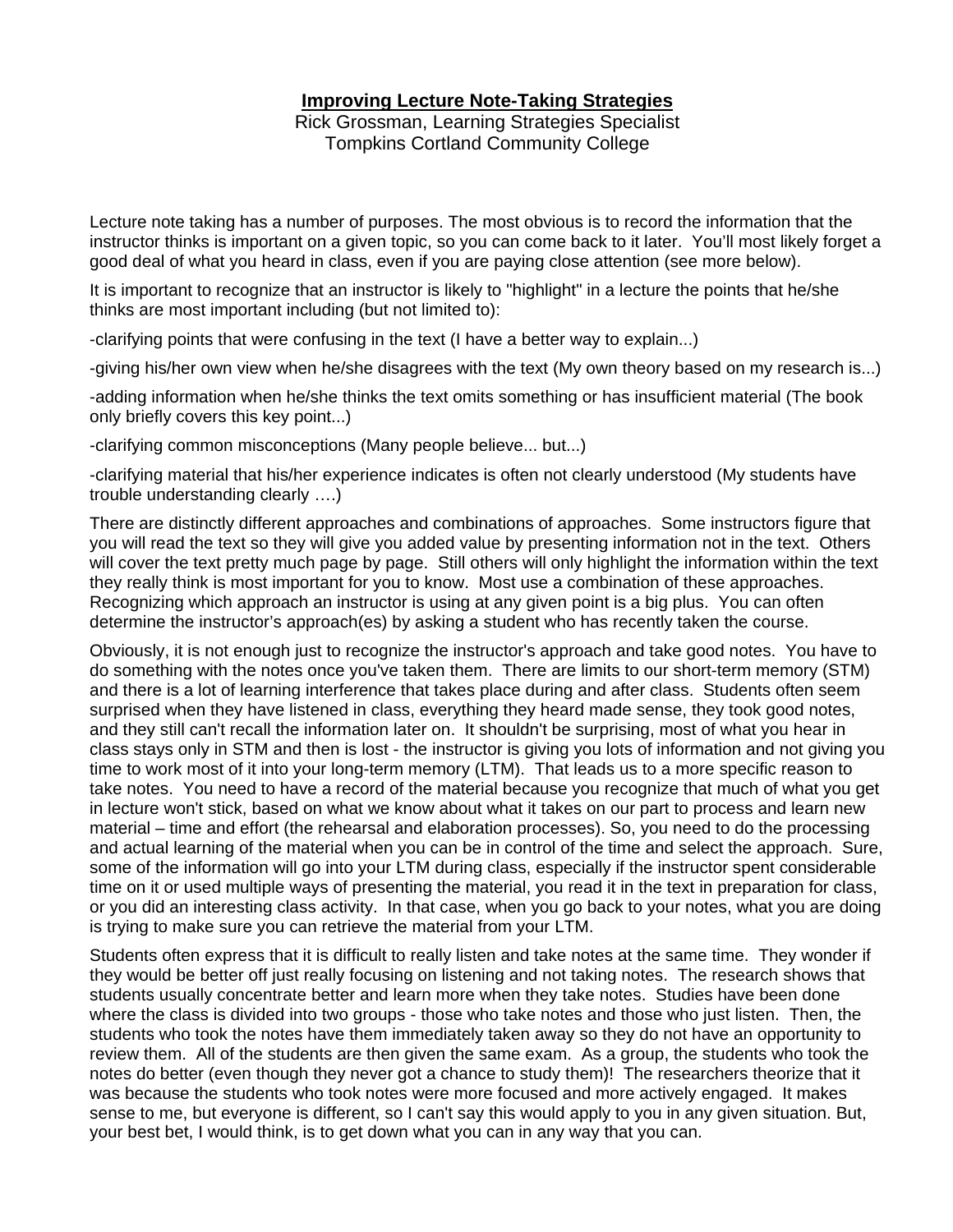# **Here are some simple (but powerful) strategies for dealing with a tough lecture situation:**

1. Sit up front. (It doesn't work for everyone and in every situation, but it's worth a try!)

2. Find someone else in class who you think takes great notes. Ask if you can photocopy them for one class. See what you can learn about how that person formats their notes and what they choose to write.

3. Form a study group or get a study partner. Meet after every class (or at least once a week) to review the notes and deal with questions/problems.

4. Move to another section of the course taught by the same instructor at a better time (during one of your peak energy times, or maybe not right after another tough class). Ask the instructor if he/she teaches the same course at a different time and explain your reasons for wanting to switch sections.

5. Ask the instructor if you can have access to his/her PowerPoint presentations.

6. See the instructor in his/her office, or see a tutor who is familiar with that instructor's teaching style.

# **Some thoughts on using a recorder in class:**

First of all, you must ask the instructor's permission. Unless you are a student with a disability who has been allowed the use of a recorder as an accommodation, the choice is up to the instructor. Some instructors see the lecture as their "property". Also, consider that there may be times, like discussions, where the instructor may feel your recorder will keep people from participating. Second, I strongly urge you to try it a few times before buying an expensive recorder. And, of course, take notes on the key points even though the recorder is running. Recognize that many instructors walk around the room, turn toward the board, etc., so the quality of the recording may be a significant issue.

My experience has been that some students don't find recording as useful or practical as they hoped; they usually know in the first few days whether this approach is enhancing the process. This can be for many reasons, the auditory approach just doesn't seem to work - there may be a lot of visual information missed, it is very time consuming to listen to the tape, stopping and starting over and over, etc. It does work for some people as a back-up plan or to use for "doubling-up". If you keep the recording until you review the material in the notes, you can listen to it to clarify a point here or there as needed. I've seen this work with study groups when the group meets regularly. Or, if you have a lot of "drive time", a big lawn to mow, etc., you can listen to the recording while you are doing the other activity – "doubling up"!

#### **Some thoughts on the Cornell Note Taking System:**

There is no "right way" to do the Cornell note-taking system. Basically, the Cornell note-taking system (CNS) is an excellent method for actively processing and learning new material. It is also an excellent method to use for testing your ability to retrieve material once you have learned it. And, it incorporates many of the tips and techniques mentioned above. One key is that it promotes an active post-lecture review process. By using an extra-wide left margin soon after class to write questions/cues on the material and then quizzing yourself, you are actively involved in learning. Many students just read over their notes passively - it is often a poor use of time. Another key is that it gets you to leave behind questions or cues that you can use later to check retrieval when it's test time. If you use the CNS on a regular basis, you spend much more time on the business of learning. You "front-load" the system, taking things in smaller bites week by week when they are fresher. When it's time to prepare for a test, you're way ahead of the game!

Google "Cornell Note Taking System" for more information.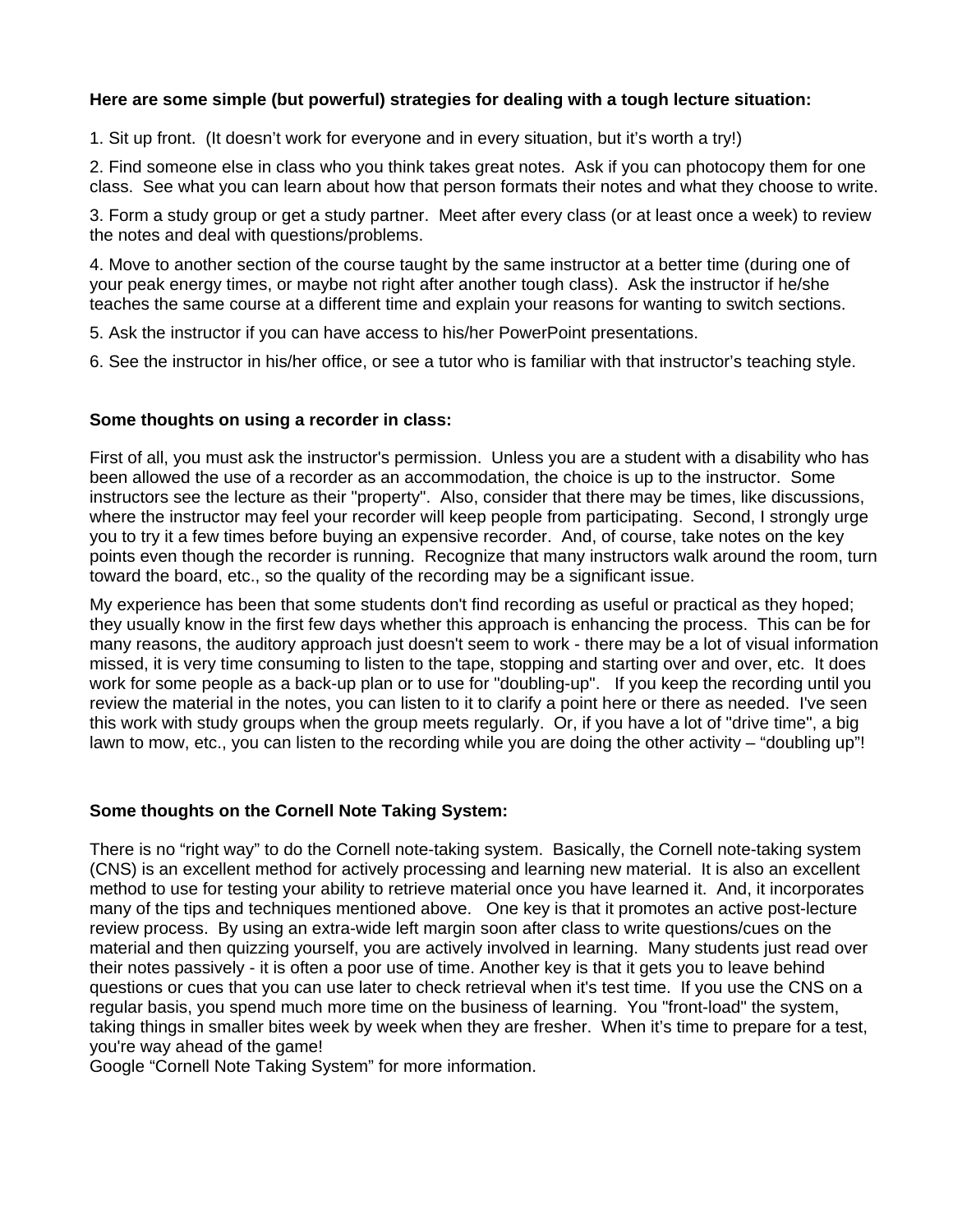# **Lecture Note Taking: Before, During, and After**

There are many things you can do before, during, and after class to improve effectiveness and efficiency of the note taking process. Here are some for you to consider:

# Tips and techniques for **before** the lecture:

- Review the material from the last session (notes, handouts, text, etc.)

- Preview the material for the upcoming session. Try to get the "big picture", familiarize yourself with new terms, and look for connections to the last lecture. If you don't have time to read the entire chapter, just look over the charts, graphs, etc. and then read the summary.

This is an often-overlooked area. It is one where just 5 or 10 minutes of work the night before, or the morning of, each class can pay big dividends in both reducing stress and taking clearer lecture notes. It also leads to better retention for tests because of the regular review.

# Tips and techniques for **during** the lecture:

- Use a lot of paper. Consider using only one side of each page. You can put additional notes from the book or make quiz questions on the opposite page. You can also, if you use a loose-leaf notebook, take out the notes and spread them out to study. Leave lots of space between ideas and start each new topic on the top of the next page.

- Focus on the first few minutes and last few minutes of class. The introduction, overview, summary, and next-class highlight can help a great deal.

- Write down anything (almost) the instructor puts on the board or puts on a PowerPoint slide.

- Recording tips:

-use complete thoughts/phrases (not just a word or two)

-show organization by indenting details under main points and numbering items

-leave space between topics

-label everything possible (definition, 2 examples, 3 causes, 4 stages, 5 methods, 6 results)

-use abbreviations and codes (abbrev = abbreviation,  $LS = left side, + = and$ )

-leave out little words like "a" and "the"

-leave a bracket to indicate where missing information starts and ends

- Listen and look for cues to important information: -listen for verbal cues (saying so, change of tone, pitch, etc.) -listen for signal words and phrases to main ideas (three causes of..., the key differences between..., most significant was..., the results were...) -listen for signal words and phrases to important details (items in a list: first, also, in addition, next, last, finally; items in a sequence: first, next, then, finally; items being contrasted: however, but, on the other hand, although) -look for non-verbal cues (facial expression, gestures, etc.)

- Identify special information and make notes on it.

-indicate important ideas (!, \*, or T)

-indicate confusing information (use???)

-indicate page numbers if information is taken directly from the textbook